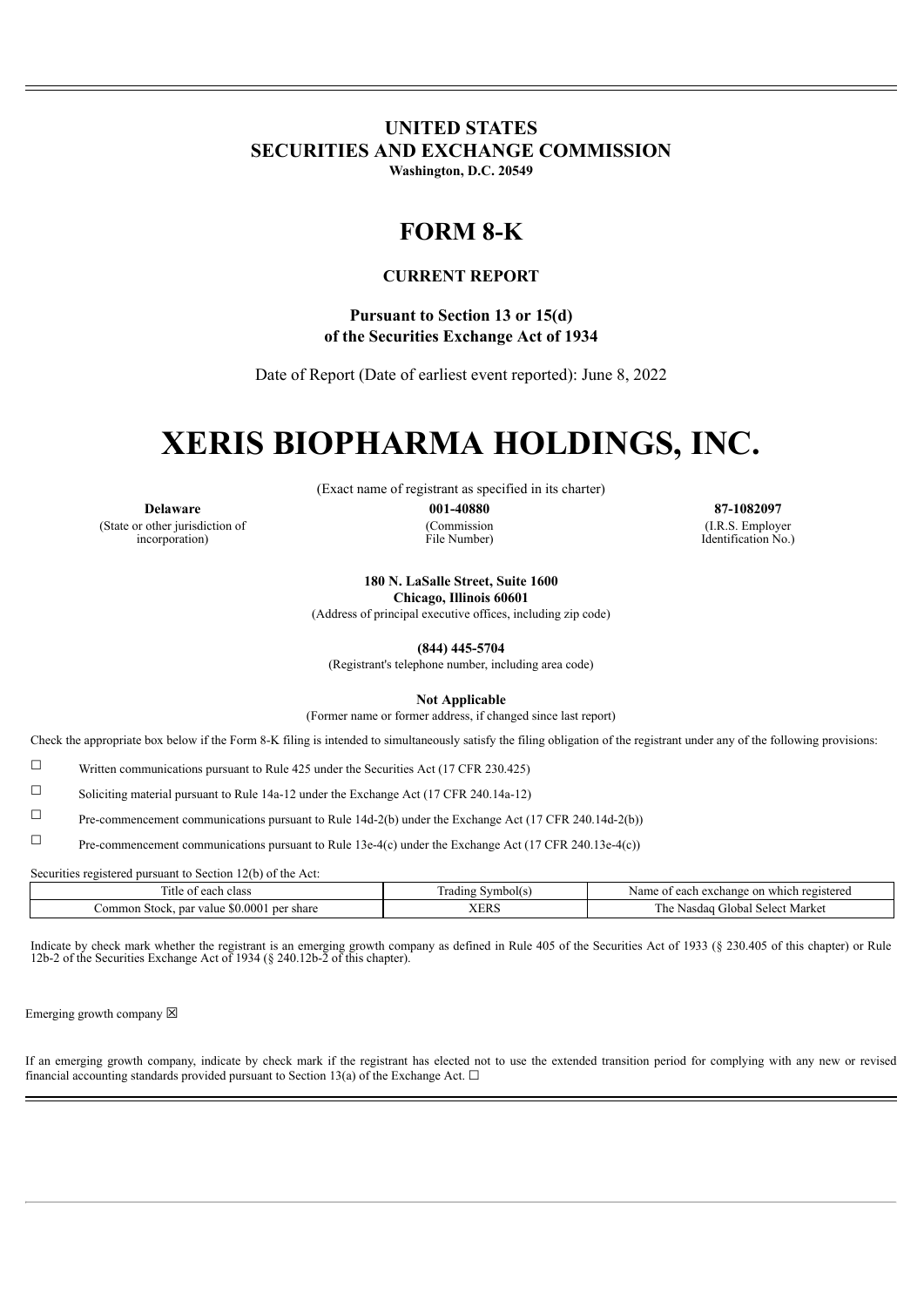#### **Item 5.07 Submission of Matters to a Vote of Security Holders.**

The Company held its Annual Meeting of Stockholders (the "Annual Meeting") on June 8, 2022. As of April 12, 2022, the record date for the Annual Meeting, there were 135,528,195 shares of the Company's common stock outstanding and entitled to vote at the Annual Meeting. The Company's stockholders voted on the following matters, which are described in detail in the Company's Definitive Proxy Statement filed with the U.S. Securities and Exchange Commission on April 28, 2022: (i) to elect BJ Bormann, Garheng Kong and John Schmid as Class I directors of the Company to serve until the 2025 Annual Meeting of Stockholders and until his or her successor has been duly elected and qualified, or until his or her earlier death, resignation or removal ("Proposal 1") and (ii) to ratify the appointment of KPMG LLP as the Company's independent registered public accounting firm for the fiscal year ending December 31, 2022 ("Proposal 2").

The Company's stockholders approved the Class I director nominees recommended for election in Proposal 1 at the Annual Meeting. The Company's stockholders voted for the Class I directors as follows\*:

| <b>Class I Director Nominee</b> | For        | Withhold  | <b>Broker Non-Votes</b> |
|---------------------------------|------------|-----------|-------------------------|
| <b>BJ</b> Bormann               | 41.468.315 | 6,255,170 | 32,110,653              |
| Garheng Kong                    | 46.352.854 | .370,631  | 32,110,653              |
| John Schmid                     | 41,520,265 | 6,203,220 | 32,110,653              |

The Company's stockholders approved Proposal 2. The votes cast at the Annual Meeting were as follows\*:

| r'or       | Against | Abstain |
|------------|---------|---------|
| 79,036,677 | 687,062 | 110,399 |

\*Fractional shares have been rounded to the nearest whole number.

No other matters were submitted to or voted on by the Company's stockholders at the Annual Meeting.